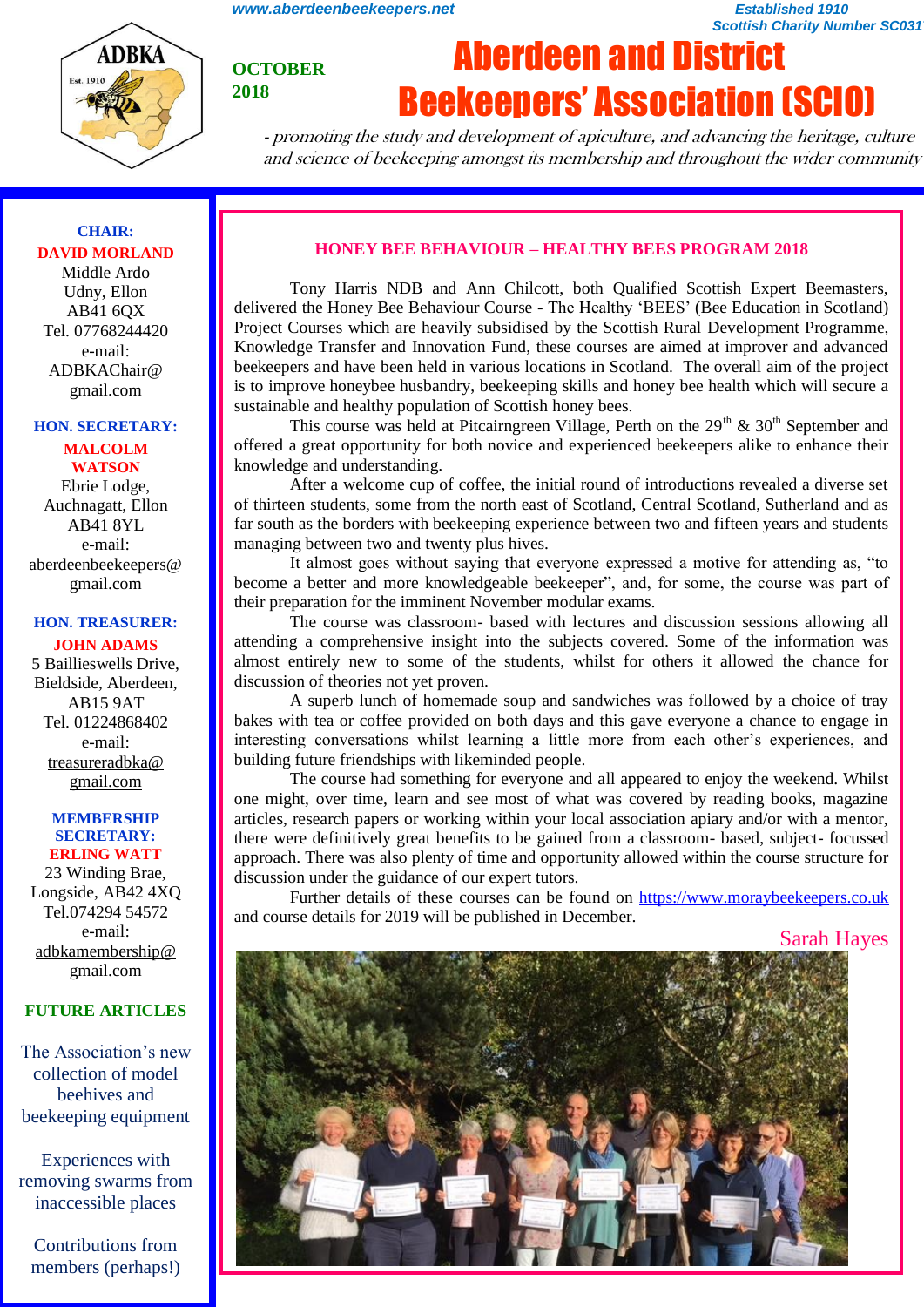## **BEE INSPIRED**



standing at a respectful distance.

The colony was then moved to HMT, much to the interest of the staff there, including the chef who began making plans for the menu in the restaurant.

Throughout the following weeks the Beeteam made weekly visits to inspect the colony and gain experience in handling bees - of course there were stings and other adventures along the way!

May  $20<sup>th</sup>$  was World Bee Day and a convenient date was chosen to launch Aberdeen's first Urban Bee Project, with stakeholders and media in attendance.

As their mentor, I was honoured to receive a specially commissioned artwork depicting me as Obi-wan Kenobee, and a bottle of honey liqueur, Glayva.

The colony went on to produce 2 supers of honey, about 40lb, which was successfully extracted by the Beeteam in Angela's kitchen - proceeds will go to charity.



At the beginning of September, the Beeteam were very pleased to receive the David Welch Memorial Award from Keep Scotland Beautiful.

Next year it is hoped that the Urban Bee Project will really take flight with new Beeteams being formed and colonies located on roofs in the city.

#### **MAY THE FORCE BEE WITH YOU**

David Morland

At the beginning of this year, I was approached by Angela Joss from Aberdeen Inspired to ask whether she and a couple of people from Alcohol  $\&$ Drugs Action would be able to attend our yearly Beginners Classes in order to start keeping bees in the city. I have always felt that Beekeeping is one of those hobbies that can help folk to overcome depression and take them out of themselves and could work in the same way for those in recovery from addiction.

Once the course was over, all those who had decided to keep bees were eager to get going and obtain their bees, including the new ADA Beeteam.

Coincidentally Lynne MacFarlan from His Majesties Theatre asked whether it was feasible to keep bees on the roof of the theatre. I duly went to survey potential locations. The first one involved climbing a vertical ladder, through a door onto the roof, and across several airconditioning ducts. I could just see the problems carrying a hive of bees up, and then honey supers down again!

The site we settled on was outside the restaurant with good views from there and the corridor, and access was easy, from a lift close by.

So HMT and Aberdeen Inspired formed a partnership to manage the bees, planters were installed and hives bought.

We held a practical class at one of my apiaries with the Beeteam and the best colony was chosen, based on their docility and ease of handling. At this time Angela invited a couple of students to make a film of the project and they started then, appropriately kitted up, and

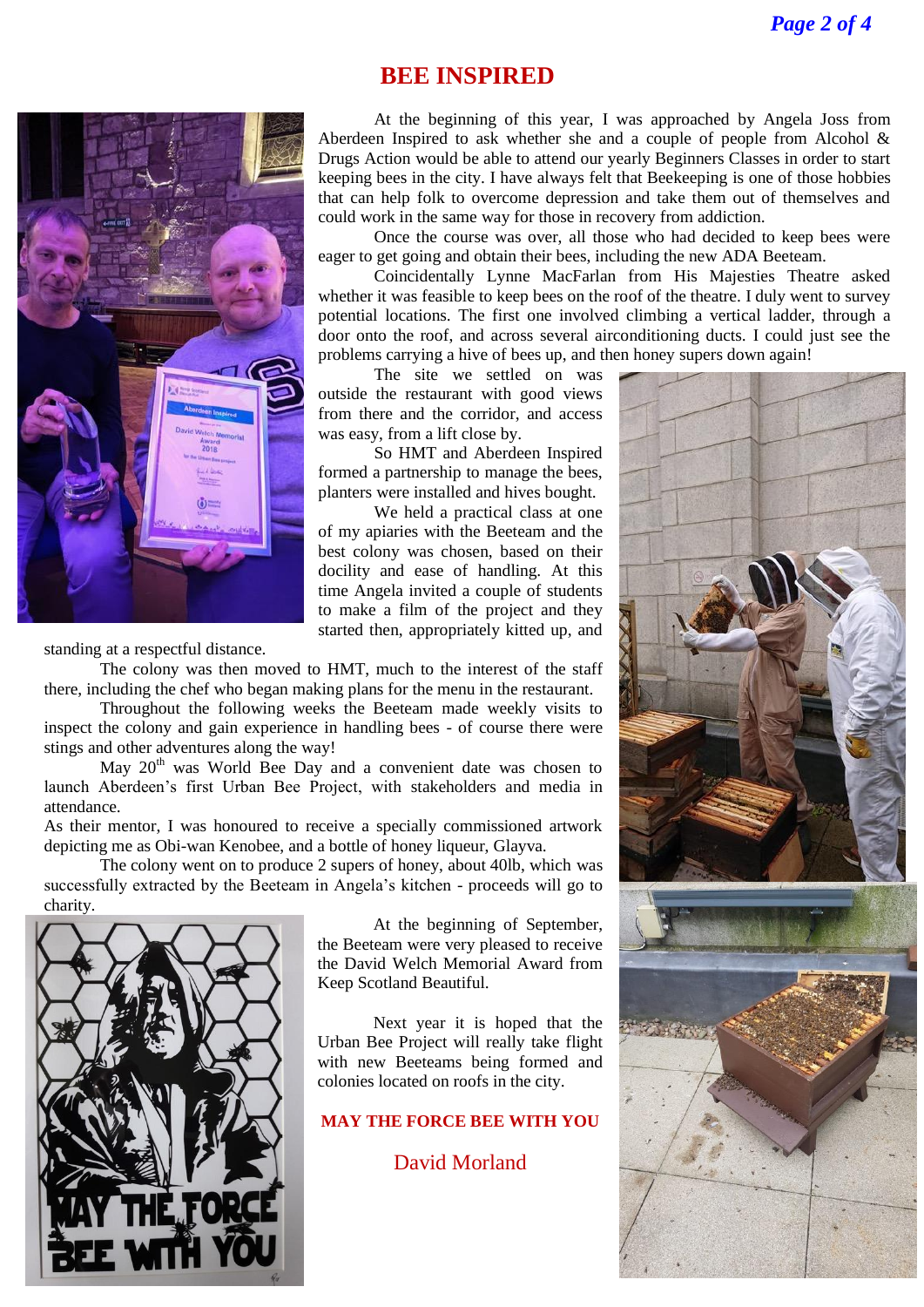### **MEMBERS EVENTS**

## **OCTOBER, 20TH , Saturday, at 2.00 p.m. ADBKA HONEY SHOW**,

Kinellar hall, Blackburn AB21 0JQ Details sent with previous (corrected) newsletter and available on website.

**NOVEMBER, 10TH , Saturday, at 10.30 a.m. SBA EXAMS**, venue : Westhill Library, Westhill Drive, Westhill, AB32 6FY invigilator : Hugh Donohoe

# **NOVEMBER, 17TH , Saturday, 10 a.m. until 6 p.m. ADBKA CONVENTION 2018**,

Kinnellar Hall, Blackburn AB21 0JQ Details sent with previous (corrected) newsletter and available on website.

## **WANTED Articles for our newsletter**

We are always looking for interesting articles from our members for the newsletter.

Since it has been an astonishing year for most beekeepers with early queen cell production, plentiful swarms and almost unmanageable crops of honey, I am sure that members and in particular new members who have had their first heady experience of keeping bees, will find something that will interest our readers.

We want to hear those stories, whether the disappointment that beekeeping is not for you, the realisation that there is still much to learn, or hopefully the discovery of a new passion which will keep you interested for the rest of your life.

David Morland

## **ASSOCIATION SUPPLIES**

Syrup - 14kg containers at £15.50

Fondant - 2.5kg packs - with 5 x packs being in a box - cost each is £3 pack or £15 for the box of 5 packs

Candipolline Gold Pollen in 1kg packs - £4 for 1kg pack or if anyone wants a box of 12 x 1kg packs that is slightly cheaper at £42 for a box of 12 x 1kg packs

Regus Candy in 2.5kg tubs at £6 tub or £24 box a box with 4 x tubs

**Contact: Joan Gilbert-Stevens 019755 81369 [craigmill@btinternet.com](mailto:craigmill@btinternet.com) MUIR OF FOWLIS AB33 8NX or Erling Watt 074294 54572 [watterlingg@aol.com](mailto:watterlingg@aol.com) LONGSIDE AB42 4XQ**

> Honey extractors; Heather honey press; Mini-melters; Wax extractor; Wax foundation press

**Contact: Sandy Gordon 01224 484540 DANESTONE AB22 8AJ**

Heated uncapping tray; Electric uncapping knife; Heather honey press; Wax melter; Unimel stainless steel 3 frame tangential extractor **Contact: Erling Watt 074294 54572 [watterlingg@aol.com](mailto:watterlingg@aol.com)**

**LONGSIDE AB42 4XQ**

Combimel stainless steel radial 9 frame extractor; Heated uncapping tray; Electric uncapping knife; Refractometer; Candle-making kit are available at Crathes Apiary. For further information contact Joan Gilbert-Stevens.

Aberdeen Bee Supplies Jock McGregor is the local agent for Thorne Beekeeping Equipment. Contact him on 01224 790468 or e-mail: [aberdeenbeesupplies@hotmail.com](mailto:aberdeenbeesupplies@hotmail.com)